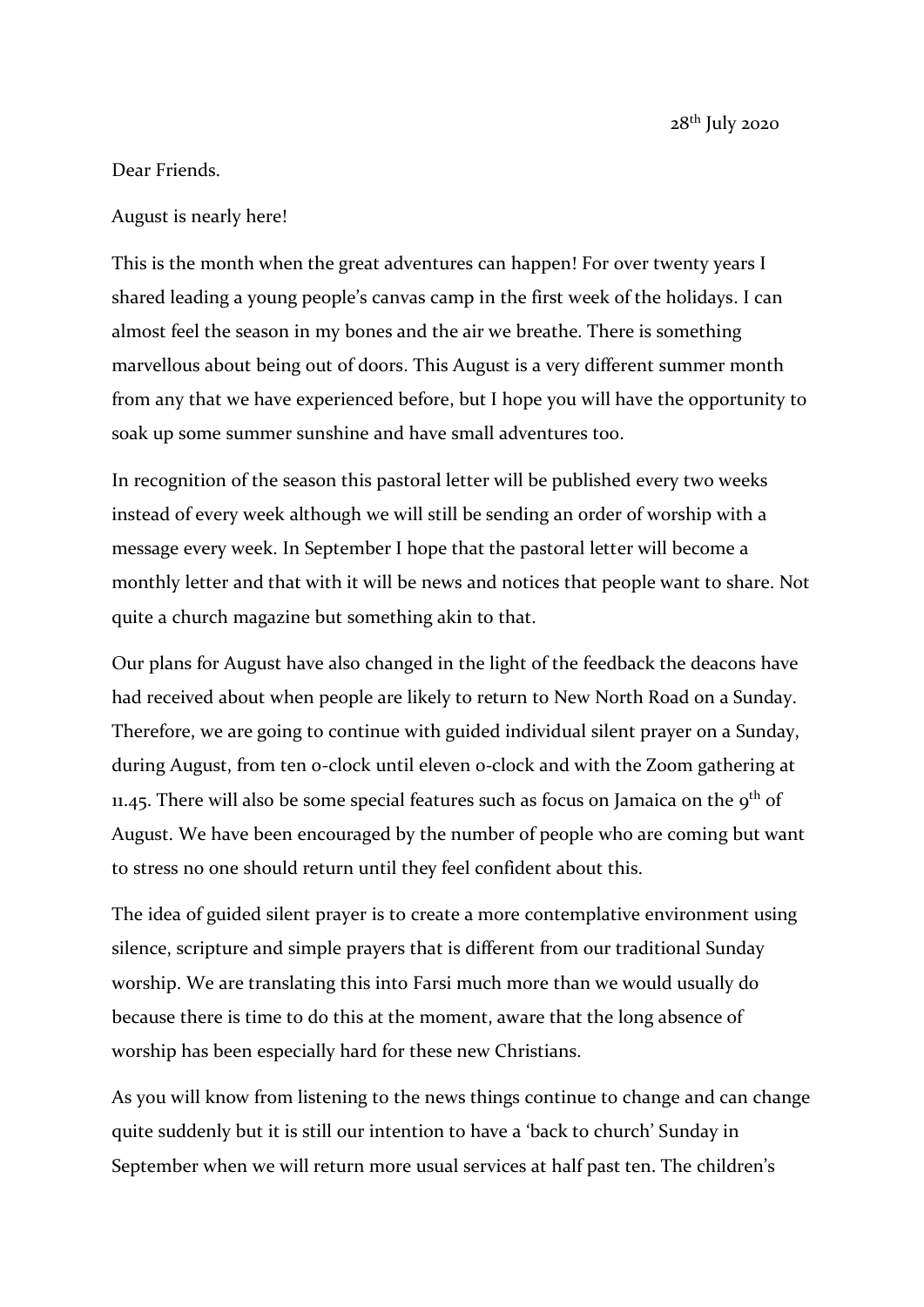team will also be meeting to consider our provision for them but as you can imagine doing this in a spatially distanced way requires imagination and new ways of doing things. We are still on a learning curve.

A word about church meetings. It isn't possible for us to have a church meeting that would be open to everyone who would be there in ordinary times because it is too soon for many people to be confident about leaving home. The deacons have also thought about electronic meetings as an alternative but there is no provision for doing this in our governing document and we know many people could not access an electronic meeting. Therefore, we are being careful to follow the advice of the Baptist union and where we have made a decision that would usually pass through the church meeting, we are being careful to inform you. There is one such decision this month. We have agreed to send our accounts for 2019 to the charity commission and will ask the church to adopt these when we can meet. If you would like a paper or electronic copy of the accounts please let me, Gordon of Dave Carrins know. On your behalf I would like to express our great thanks to Dave for all his work as our acting treasurer.

Last week's pastoral letter focussed on trees. This week I want to focus on streams.

\*

In Judges 1 vs 12 you can read the story of Acsah. We know little about her, but she wasn't backward about coming forward with her father Caleb. When her father makes of her a prize for the man who captures a place called Kiriath Sepher he also gifts her some land in the Negev, a desert region. In Hebrew, the language of Judges what happens next is ambiguous. Acsah visits her father and we are told she 'slides' off the donkey that she was seated on. In some translations this is interpreted as quite a rude or provocative gesture that startles her father. Of course we don't know, but it doesn't sound as if Acsah was best pleased by her Father's gift and the reason isn't hard to fathom; if the land was to have any value they needed to water and so she asked him for springs. Her cheek is rewarded, and he gives her both the higher and lower springs.

Water is essential to all life. In John 4 Jesus tells the woman he meets at the well that whoever drinks the water he gives will never be thirsty for the water he gives will become a spring within them, welling up to eternal life.